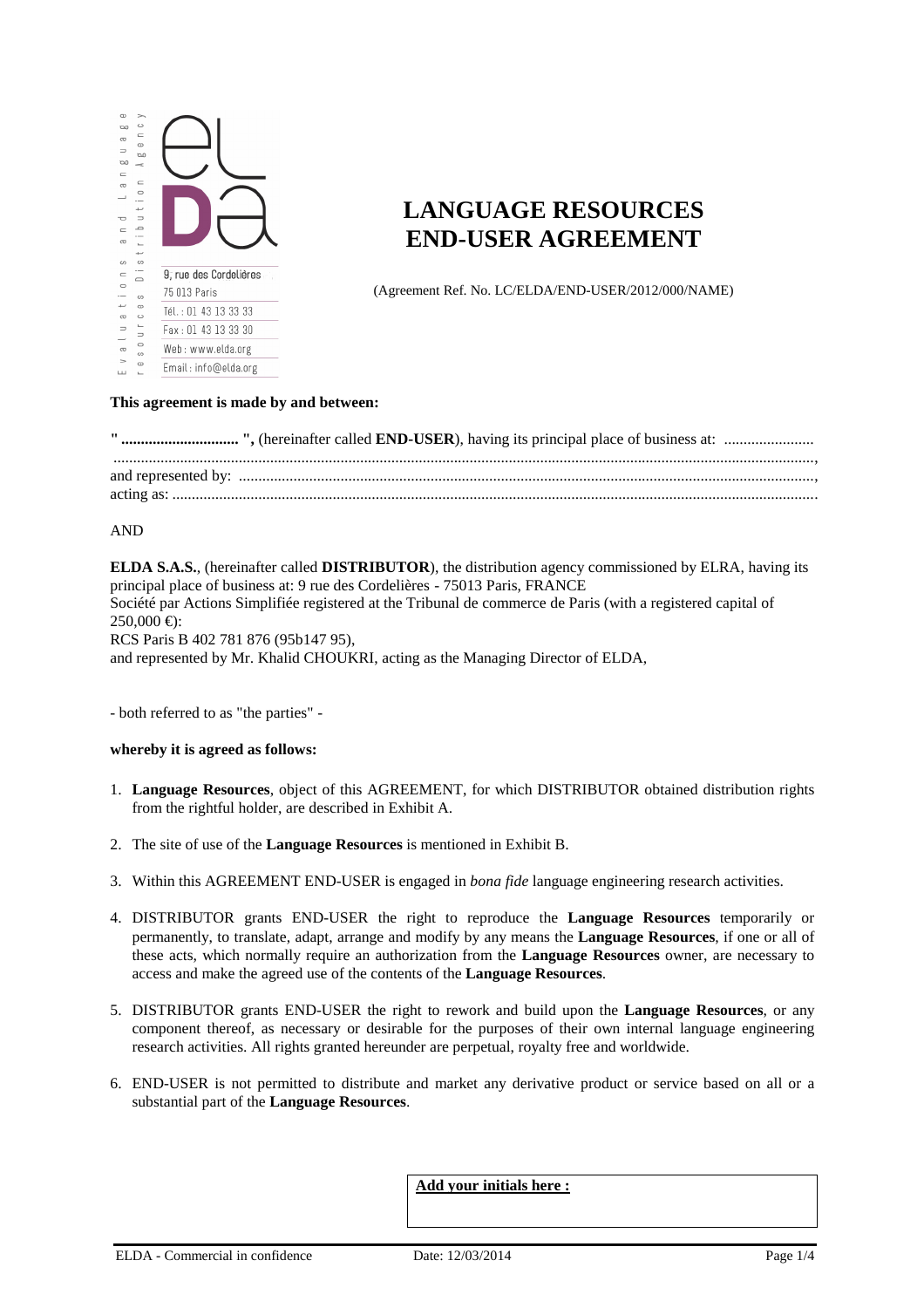- 7. END-USER is not permitted to make available to the public all or any substantial part of the contents of the **Language Resources**, evaluated quantitatively and/or qualitatively, by the distribution of copies, by renting, leasing or any other form of distribution, including free or open-source ones.
- 8. END-USER acquires no ownership, rights or title in all or any parts of the **Language Resources**.
- 9. Without prejudice to the other provisions, the rights referred to herein shall be non transferable to any other entity. The **Language Resources** shall not be transferred to or accessed from any other site.
- 10. DISTRIBUTOR and OWNERS accept no responsibility for the accuracy or completeness of the data or for the consequences of their use. DISTRIBUTOR and OWNERS give no warranty for merchantability and/or fitness for a particular purpose of the **Language Resources. Language Resources** are provided on an "as is with all defects" basis. DISTRIBUTOR does not guarantee the quality or the adequate nature for the intended use of the data.
- 11. END-USER and DISTRIBUTOR are independent contractors. Nothing contained in this AGREEMENT shall be construed as creating an employer-employee relationship, a partnership or a Joint Venture between VAR and DISTRIBUTOR.
- 12. END-USER has no right or authority to incur, assume or create, in writing or otherwise, any warranty, liability or other obligation of any kind, express or implied, in the name of or on behalf of DISTRIBUTOR, it being intended that each party shall remain an independent contractor responsible for its own actions.
- 13. Neither party shall be responsible for damages caused by the other party's non-fulfillment of provisions of this AGREEMENT**.**
- 14.Both parties exclude all liability of whatsoever nature for direct, consequential or indirect loss or damage suffered by the other.
- 15. END-USER shall give appropriate references to DISTRIBUTOR, as well as to the name and reference of the Language Resources in scholarly literature when the **Language Resources** are mentioned. The following acknowledgement is required: "ELRA catalogue (http://catalog.elra.info), LANGUAGE RESOURCE NAME, catalogue reference: ELRA-XXXX".
- 16. END-USER shall not use the name of DISTRIBUTOR in any publication in any manner that would imply an endorsement of END-USER or any product or service offered by END-USER.
- 17. END-USER agrees to pay DISTRIBUTOR a compensation. The mode of payment and schedule of payments are incorporated in Exhibit C and form part of this AGREEMENT.
- 18. This AGREEMENT is subject to, construed and interpreted in accordance with the Law of France. Should it not be possible to settle amicably differences of interpretation out of this AGREEMENT, then the case shall be brought before the regular courts of law for a decision. The "Tribunal de commerce de Paris" shall be the only competent court.

**Add your initials here :**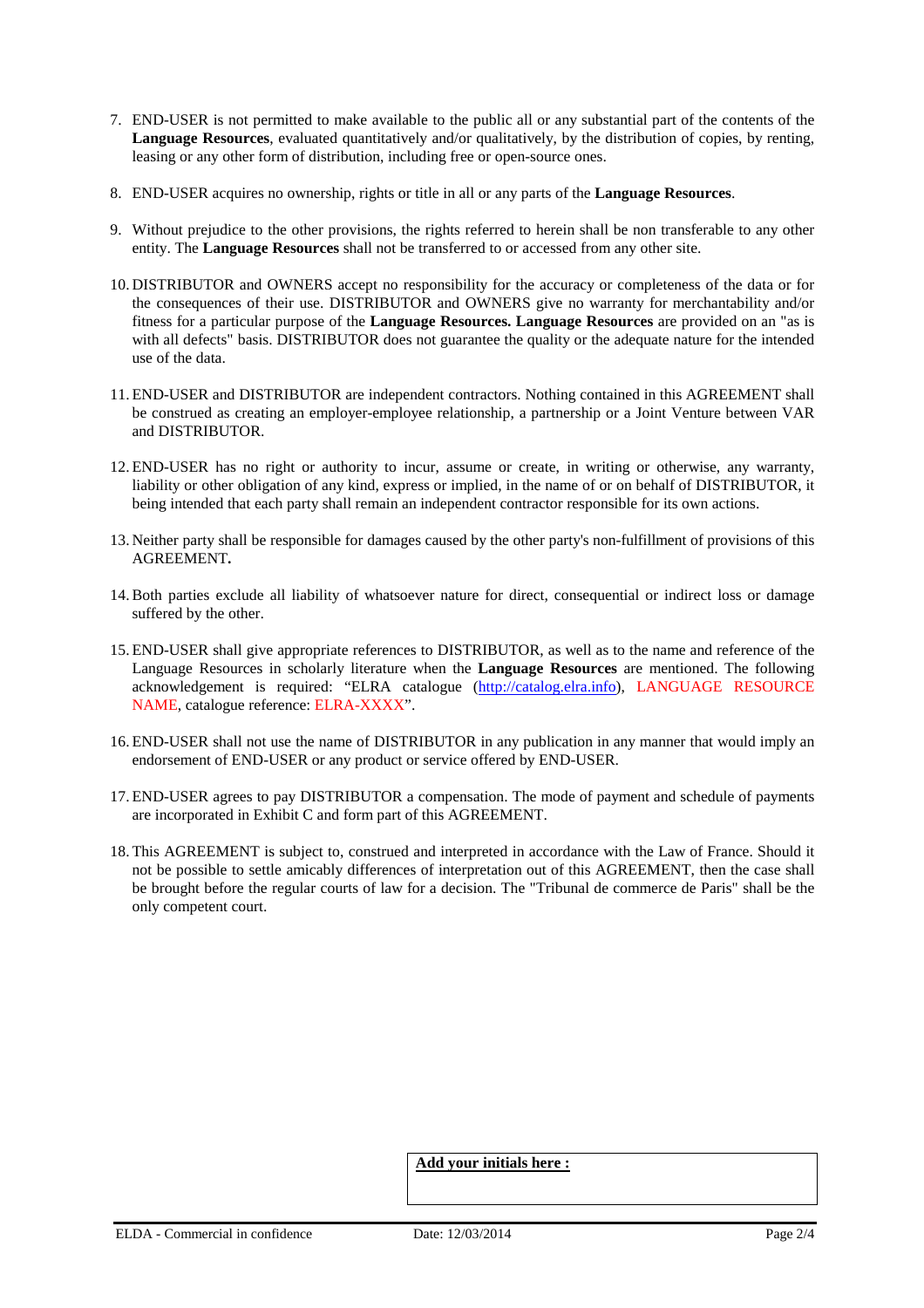The entire AGREEMENT is composed of the 18 articles herein together with Exhibits A, B, and C thereafter.

In witness whereof, intending to be bound, the parties hereto have executed this AGREEMENT by their duly authorized officers.

AUTHORISED BINDING SIGNATURES:

Date: Date:

\_\_\_\_\_\_\_\_\_\_\_\_\_\_\_\_ \_\_\_\_\_\_\_\_\_\_\_\_\_\_\_\_ On behalf of CLDA<br>
Name: Name: Khalid CHO Name: Name: Khalid CHOUKRI<br>Position: Position: Position: Nanaging Directo Position: Managing Director